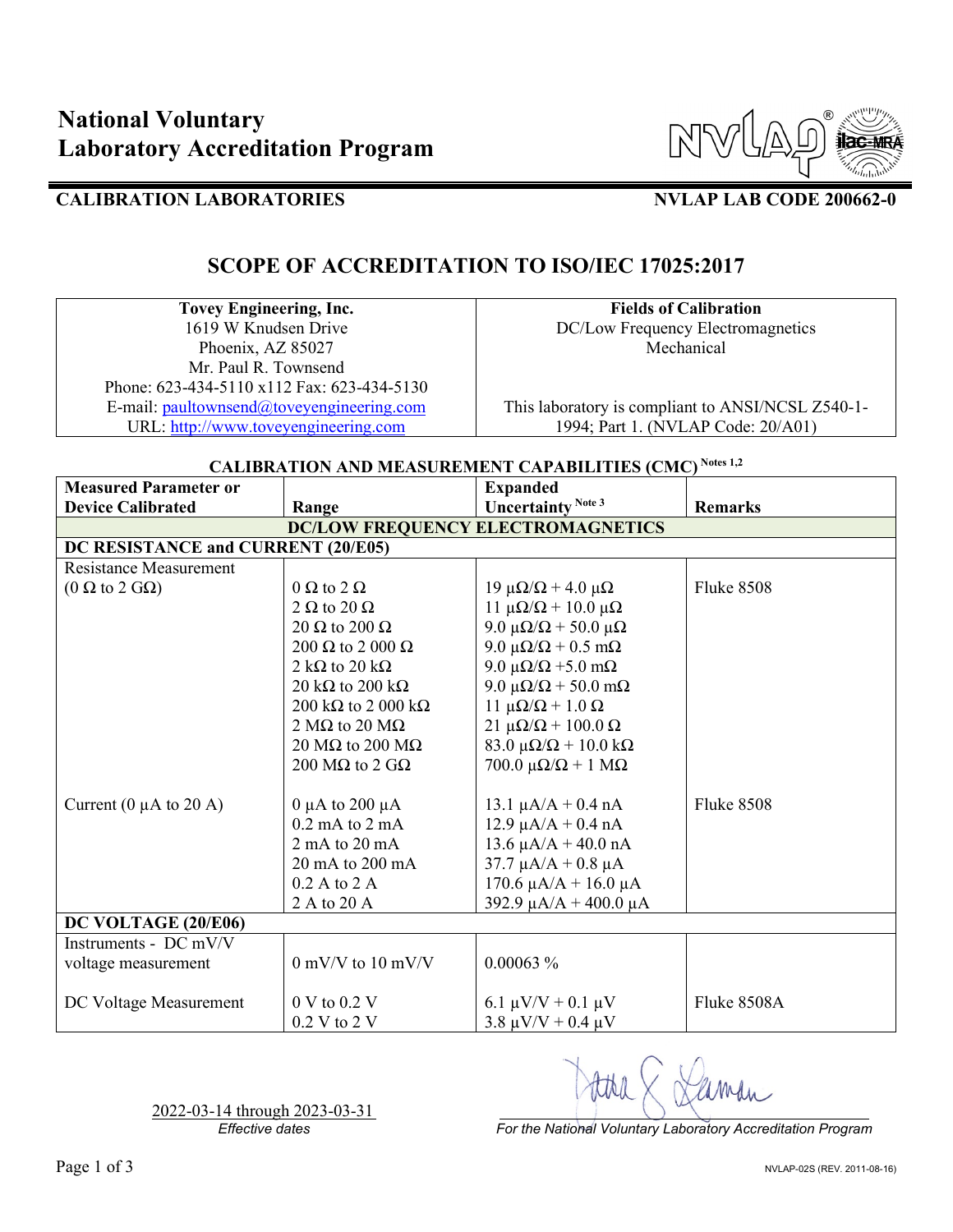

## **CALIBRATION LABORATORIES NVLAP LAB CODE 200662-0**

| <b>Measured Parameter or</b>    |                              | <b>Expanded</b>               |                                 |  |
|---------------------------------|------------------------------|-------------------------------|---------------------------------|--|
| <b>Device Calibrated</b>        | Range                        | Uncertainty <sup>Note 3</sup> | <b>Remarks</b>                  |  |
|                                 | 2 V to 20 V                  | $3.6 \mu V/V + 4.0 \mu V$     |                                 |  |
|                                 | 20 V to 200 V                | $7.0 \mu V/V + 50.0 \mu V$    |                                 |  |
|                                 | 200 V to 1 000 V             | $5.5 \mu V/V + 500.0 \mu V$   |                                 |  |
|                                 |                              |                               |                                 |  |
| <b>MECHANICAL</b>               |                              |                               |                                 |  |
| <b>FORCE (20/M06)</b>           |                              |                               |                                 |  |
| Free Weights                    | 1 gf to $50$ kgf             | $0.002\%$                     | <b>ASTM E-74, ISO-376</b>       |  |
|                                 | 0.5 lbf to 10 000 lbf        | $0.002\%$                     |                                 |  |
|                                 |                              |                               |                                 |  |
| Dead Weight Machine             | 1 gf to $10$ kgf             | $0.003\%$                     |                                 |  |
|                                 | 0.5 lbf to 5500 lbf          | $0.003\%$                     |                                 |  |
|                                 | 0.5 lbf to 13 000 lbf        | $0.003\%$                     |                                 |  |
|                                 |                              |                               |                                 |  |
| <b>Transfer Standard Force</b>  | 6 lbf to 400 klbf            | $0.020\ \%$ Note 7            |                                 |  |
|                                 | 30 klbf to 300 klbf          | $0.020 \%$ Note 7             |                                 |  |
|                                 | 50 klbf to 1000 klbf         | $0.020\ \%$ Note 7            | Tension & Compression           |  |
| <b>Crane Scale</b>              | 5 lbf to 100 000 lbf         | $0.05\%$                      | <b>Transfer Standard Method</b> |  |
|                                 |                              |                               |                                 |  |
| <b>Environmental Controlled</b> |                              |                               |                                 |  |
| Calibrations                    | 5 lbf to 50 000 lbf          | $0.05\%$                      | <b>Transfer Standard Method</b> |  |
|                                 | 0.5 lbf to 1000 lbf          | $0.005 \%$                    | Dead Weight Method              |  |
|                                 |                              |                               |                                 |  |
| <b>TORQUE (20/M15)</b>          |                              |                               |                                 |  |
| Mechanical and Electronic       |                              |                               |                                 |  |
| Torque Calibration Equipment    | $1$ in-ozf to $10000$ in-lbf | $0.012\%$                     | ASTM E2428                      |  |
| <b>END</b>                      |                              |                               |                                 |  |

# **CALIBRATION AND MEASUREMENT CAPABILITIES (CMC) Notes 1,2**

2022-03-14 through 2023-03-31<br>Effective dates

*Effective dates For the National Voluntary Laboratory Accreditation Program*